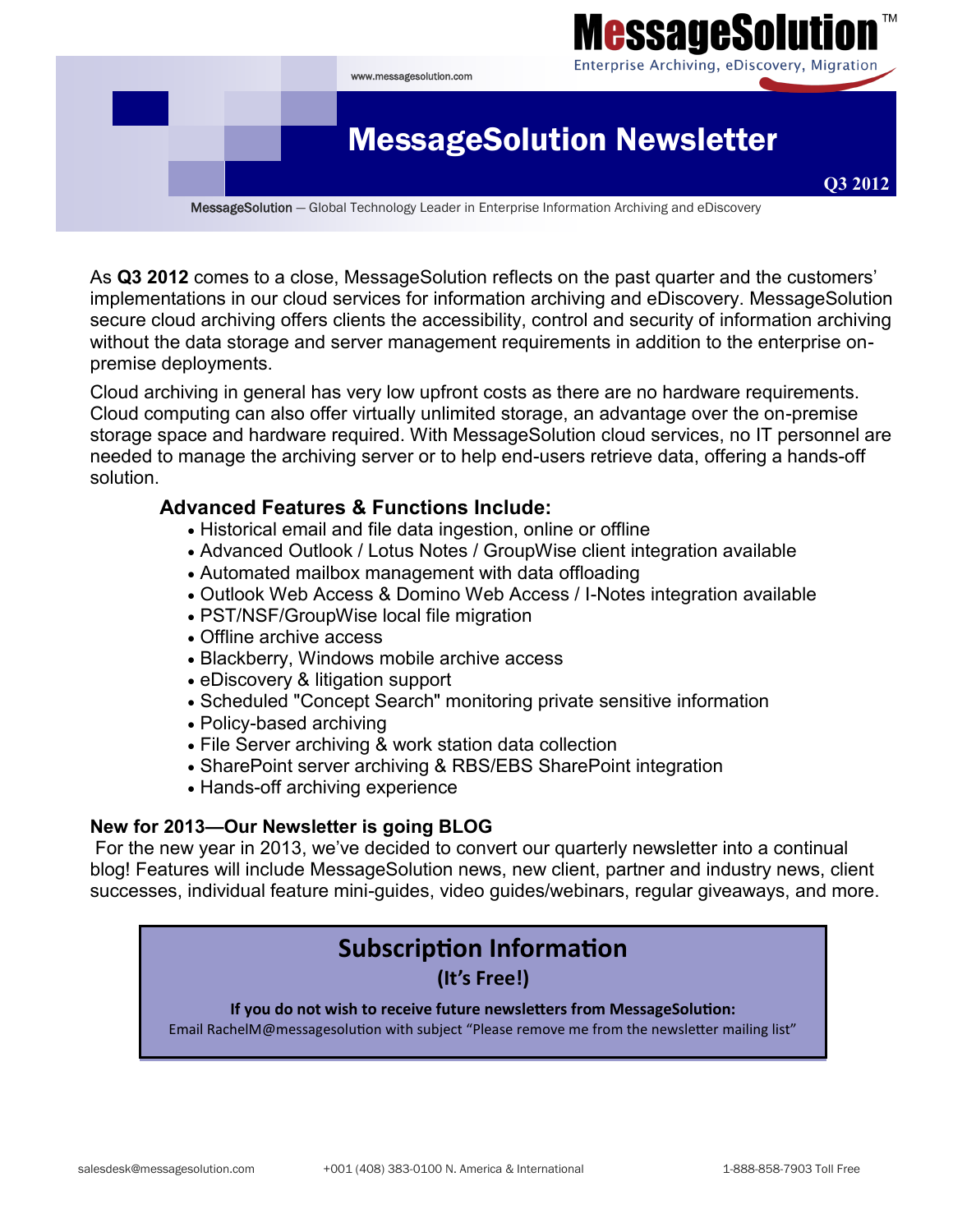**Follow us on Facebook at** http://www.facebook.com/ MessageSolution

> **Or on Twitter**  http://twitter.com/ **GlobalArchiving**

# **Welcome and Thank you to a few new Sample Customers & Partners!**

#### **Tri-City Medical**

Tri-City Medical Center is a full-service, acute-care hospital with two advanced clinical institutes and physicians practicing in 60 specialties. The hospital, a leader in robotics and minimally invasive technologies, has served San Diego County's coastal communities for more than a half century.

#### **Precision IT**

Formed by a group of professionals from various specialist areas of the Information Technology industry, Precision IT, a valued service provider, offers a range of innovative services and solutions for small and medium sized organizations across Australia.

#### **RealWare, LLC**

Founded in 1999, Realware, a managed service provider, has more than a decade of experience in providing worldclass managed services, cloud hosting and application development.

#### **Clopay Technologies**

Clopay Corporation is the nation's largest manufacturer of residential garage doors and a leading supplier of industrial and commercial sectional doors. Clopay Plastic Products Company is a leader in the development and production of embossed barrier and breathable plastic films for the healthcare and hygienic markets as well as specialty

## For our Clients and Partners**!**

Check out our updated data sheets accessible from our website

Including:

- Enterprise eDiscovery Platform Data sheet
- and updated Share-Point Management & Governance data sheet

Discover the benefits of MessageSolution Partners Program

http:/www.messagesolution.com/

graphics arts films.

# **PARTNER SECTION**

As a member of the MessageSolution Partners Network, your organization is eligible to **receive 5-10% of the purchasing price** for any organization you refer to MessageSolution that purchases MessageSolution products or services.

For more information on our referral program, please contact your MessageSolution Account Manager or call +001 408 383-0100.

Page 2